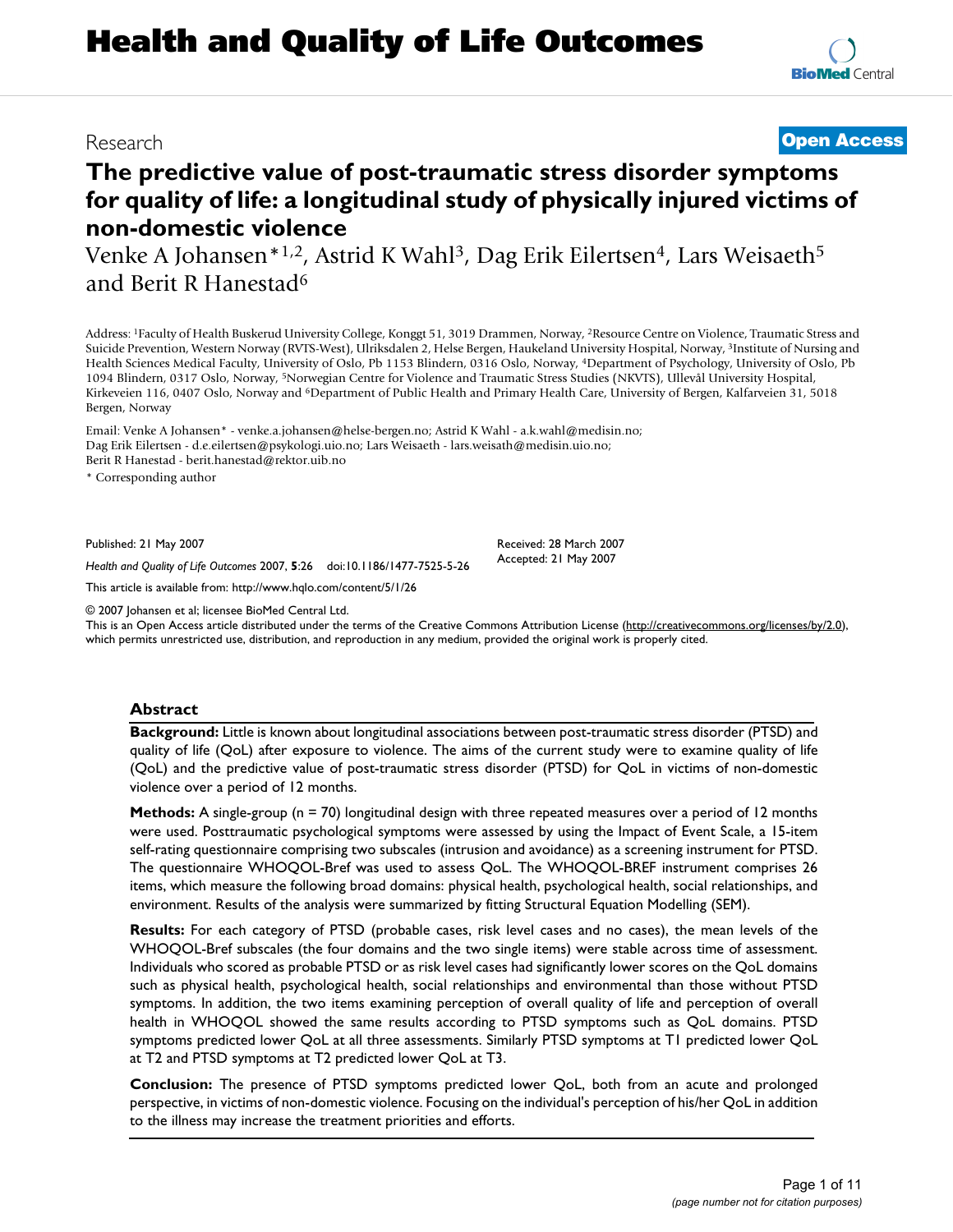#### **Background**

The human response to interpersonal violence, is one of the most important public health problems in the world [1]. Exposure to a terrifying event such as violence may confront an individual with such horror and threat to a degree that usual psychological defenses are incapable of coping with the impact. The consequences may be temporarily or permanently altered capacity to cope, changed concept of self and reduced quality of Life (QoL). Research shows that the anxiety disorder, post-traumatic stress disorder (PTSD) is a common problem following violence, and that other emotional problems may be secondary to PTSD [2,3].

Three clusters of symptoms, namely re-experiencing, avoidance and hyperarousal define PTSD. In almost all persons, intrusive and repetitious symptoms develop after exposure to extreme stress. However, only a certain proportion develop avoidance and hyperarousal symptoms [4]. The risk of posttraumatic emotional problems has been found to be highest in persons who report that during the assault they feared they would be killed or seriously injured, or actually were injured [2,5]. Prior experiences of victimization have also been found to elevate the risk of emotional problems following new victimization [6]. In other studies, experiences of earlier violence, perceived threat and injury severity have been found to be important predictors of PTSD [2]. Individuals who develop symptoms of PTSD usually recover within one year after the event. Those who do not rarely recover completely [7].

Knowledge about people's experience of reactions following exposure to violence, including the impact on their QoL, is needed to improve the understanding of these complex psychological processes [8]. Publications on the subject of QoL in psychiatric research are of later date than those in somatic medicine [9]. Quality of Life (QoL) has been defined in a number of ways such as symptom status, functional health, general health perceptions, general life satisfaction, well-being and overall QoL. Terms such as health-related QoL, functional status, subjective health status and overall QoL are used interchangeably to express different aspects of the term QoL in the field. Numerous questionnaires have been developed for assessing the construct. Most authors agree that QoL should be approached as a complex and multidimensional construct [10,11]. The World Health Organization defines QoL as: "the individual's perception of his/her position in life in the context of the culture and value system in which he/she lives and in relation to his/her goals, expectations, standards and concerns" [12]. This definition reflects the multidimensional nature of QoL as the subjective evaluation is embedded in the individual's physical health, psychological state, level of independence, social relationships, personal beliefs and relationships to salient features of the environment [12].

The relationship between physical symptoms, health status, psychological status and satisfaction with life is complex [13,14]. Wilson and Cleary (1995) constructed a conceptual model of health-related quality of life (HRQoL) that integrates both biological and psychological aspects of health outcomes linked with both individual and environmental characteristics [15]. This model linked physiological variables, symptom status, functional health, general health perceptions and overall QoL. Health perception, subjective measures of life satisfaction and well-being are not found directly as a one-to-one relationship to severity of symptoms, disability and functional limitations in their review of research on interrelationships of patients' outcome [15]. The model integrates a continuum of increasing levels of complexity for understanding the impact on QoL. The causal pathway of the model begins with biological aspects where overall QoL is the final outcome. The model has been widely applied to examine populations with a spectre of different diseases according to QoL [16].

The European Study of Epidemiology of Mental Disorders (ESEMeD) reported that mental disorders were associated with substantial levels of disability and loss of QoL [17]. Some QoL assessments reflect a new evaluation of functional and social outcomes associated with recovery from mental illness. The assessments of QoL in the psychiatric field are emerging as important, both in consideration of different diagnoses and in consideration of the impact of treatment intervention, and also in evaluation of medical disability.

Several studies of Vietnam veterans examining the impact of PTSD on QoL by a wide range of QoL measures, show that PTSD have negative influence on QoL in both females and males [18-20]. The influence on QoL is not found only among the veterans with the diagnosis of PTSD, but also among family members [21]. Still there is an obvious lack of research on the implications of PTSD for QoL [10,11,22,23]. Also QoL studies based on civilian populations have been shown to predict QoL impairment in patients diagnosed as suffering from PTSD [10,11,22,23].

How PTSD- symptoms after exposure to non-domestic violence influence QoL is less known, as well the impact of PTSD on QoL over time. As far as we know, no longitudinal studies of civilians have evaluated the relationship between QoL and PTSD after exposure to non-domestic violence. The aims of the present study are as follows.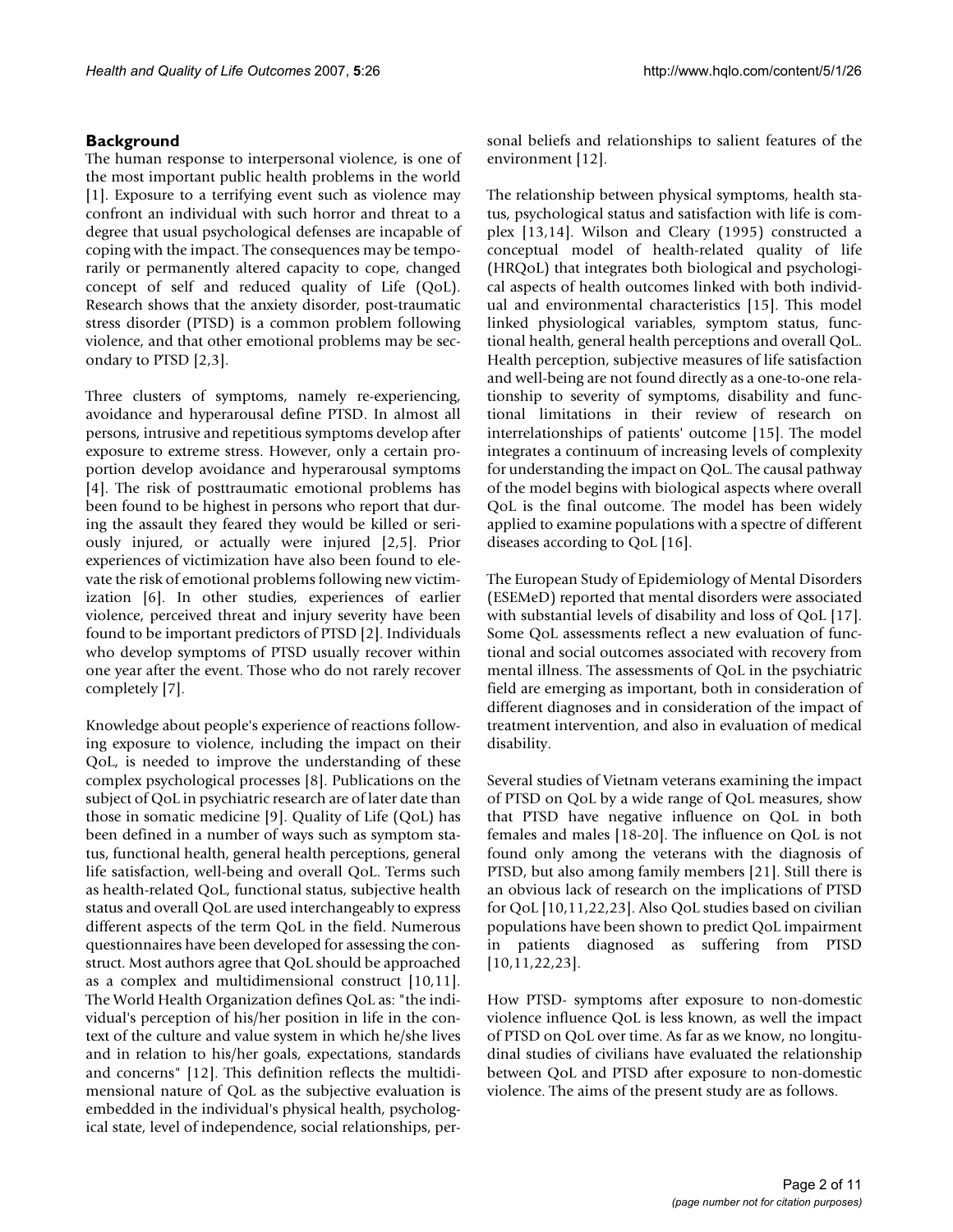1) To investigate QoL in victims of non-domestic violence by assessing the appearance of PTSD symptoms over a one-year period following the trauma.

2) To investigate the predictive value of prior experience of violence, level of physical injury, perceived life threat and the presence of PTSD symptoms on QoL in victims of non-domestic violence over a one-year period following the trauma.

#### **Methods** *Design*

The present study is a part of a larger study of the consequences' of non-domestic violence, combining semistructured interviews and questionnaires. This study had a single-group  $(n = 70)$  longitudinal design with three repeated measures over a period of 12 months. Most respondents (97%) answered the first questionnaire during a period that ranged from a few days to 16 weeks after the assault (T1). The second assessment was conducted 3 months later (T2) and the third assessment was 12 months later than the first assessment (T3).

#### *Sample and data collection*

The criteria for inclusion were people aged 18 years or older seeking assistance from an emergency unit or making a police report of actual physical assault in the communities of Bergen and Oslo, Norway. For inclusion the person had to be assaulted by a person other than a family member or a present or former intimate partner. With the assistance of local police and medical services, participants were identified and recruited. Following ethics committee approval, potential participants were asked permission for the researcher to contact them. If the person agreed, informed consent and more information about the project were sent by post.

The flow chart in Figure 1 shows that 214 people were asked to participate. Forty refused; this group had an average age of 29.6 (range 18–66) years and gender distribution of 37 men and 3 women. Twenty-five people were ineligible for the study because they failed to satisfy the criteria for study entry. Six persons participated in a semistructured interview but did not return the questionnaires.

The sample at first assessment (T1) therefore consisted of 143 Norwegian-speaking adults. The response rate was 66% (n = 95) at T2 and 51% (n = 73) at T3. Fourteen could not be reached by mail at T3 due to their addresses being unknown.

Seventy persons (49%) participated at all three assessments. The average age in the respondent group at all three assessments was 33 years ( $SD = 12.3$ ) with a range from 18 to 75 years, and the gender distribution was 83%



Flow chart: Recruitment.

 $(n = 58)$  male and 17%  $(n = 12)$  female participants. The 70 respondents who participated at all three assessments had all been physically injured during the assault.

Table 1 presents information on all participants at T1, persons who participated at all three assessments ("respondents") and dropouts.

Independent t-test showed a statistically significant difference in mean age between respondents and dropouts (t = 2.57,  $p = 0.01$ , df = 128), with respondents an average of five years older than dropouts. Similarly, independent ttest showed statistically significant differences in mean educational level in respondents and dropouts (t = 2.25, p = 0.03, df = 135), where respondents had a higher level of educational than dropouts. No statistically significant differences were found between respondents and dropouts with regard to gender, prior experience of violence,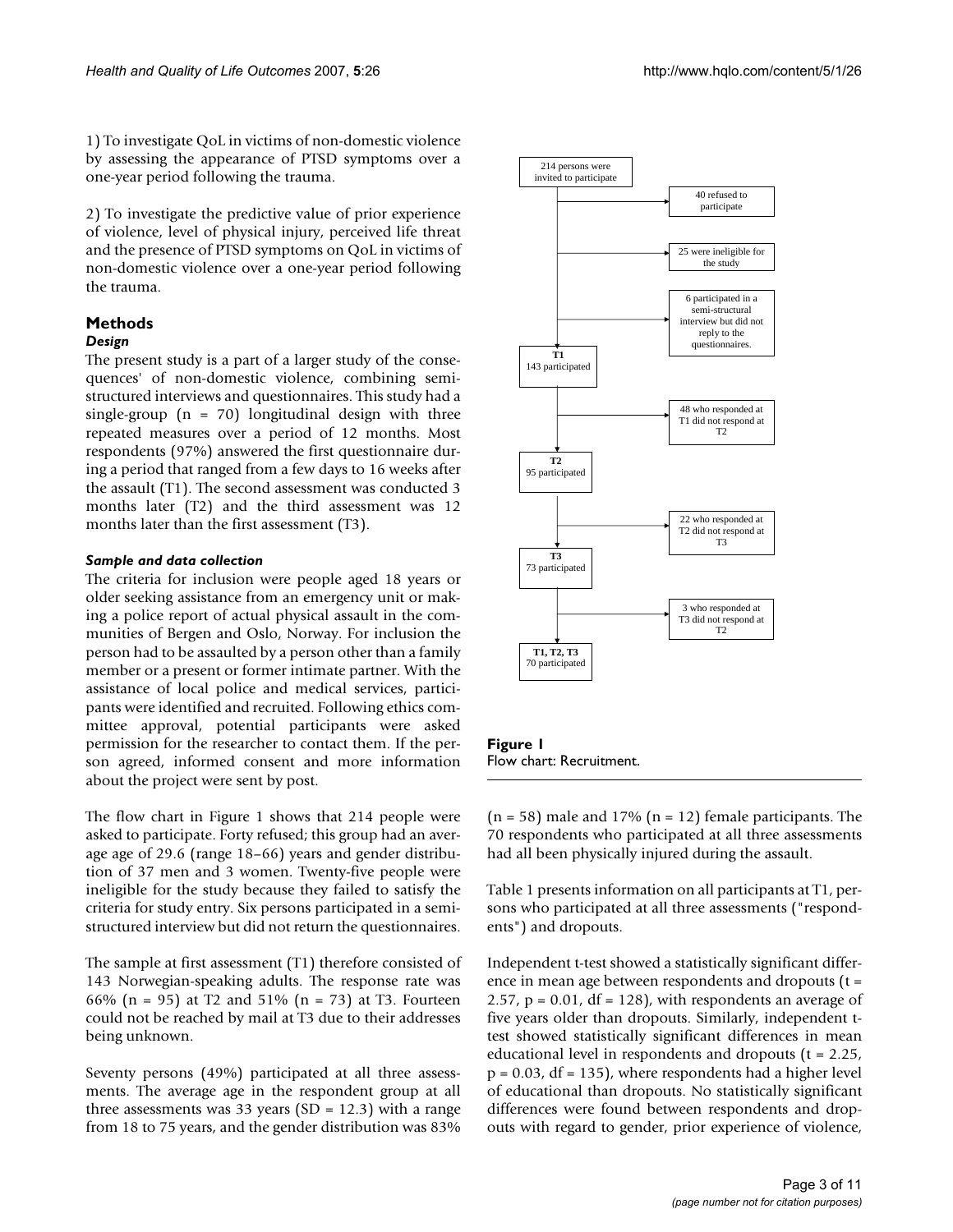#### **Table 1: Sample characteristics.**

|                                       | Participants<br>at TI | Respondents<br>at TI, T2<br>and T3 | Dropouts   |
|---------------------------------------|-----------------------|------------------------------------|------------|
| Sample size                           | 143                   | 70                                 | 73         |
| Age                                   |                       |                                    |            |
| Mean (SD)                             | 31(11.0)              | 33 (12.3)                          | 28 (9.3)   |
| Range                                 | $18 - 75$             | $18 - 75$                          | $18 - 57$  |
| Gender % (n)                          |                       |                                    |            |
| Male                                  | 80% (114)             | 83% (58)                           | 77% (56)   |
| Female                                | 20% (29)              | $17%$ (12)                         | 23% (17)   |
| Prior experience of violence %<br>(n) |                       |                                    |            |
| Yes                                   | 48% (63)              | 45% (29)                           | 51% (34)   |
| No                                    | 52% (69)              | 55% (36)                           | 49% (33)   |
| Physical injury % (n)                 |                       |                                    |            |
| Assault                               | $31\% (45)$           | $30\%$ (21)                        | 33% (24)   |
| Inflicted bodily harm                 | 69% (98)              | 70% (49)                           | 67% (49)   |
|                                       |                       |                                    |            |
| Cohabitation % (n)                    |                       |                                    |            |
| Living with others                    | 60% (86)              | 58% (41)                           | 61% (45)   |
| Living alone                          | 40% (57)              | 42% (29)                           | 39% (28)   |
| Marital status % (n)                  |                       |                                    |            |
| Single                                | 71% (101)             | 69% (48)                           | 74% (53)   |
| Married/cohabitant                    | $18\% (25)$           | $19\%$ (13)                        | 17% (12)   |
| Separated/divorced                    | 11% (16)              | $12\%$ (9)                         | $10\% (7)$ |
| Educational level % (n)               |                       |                                    |            |
| Primary school                        | $8\%$ (11)            | 6% (4)                             | $10\% (7)$ |
| Secondary school                      | 56% (81)              | 47% (33)                           | 67% (48)   |
| University, less than 4 y.            | 27% (38)              | 34% (24)                           | 19% (14)   |
| University more than 4 y.             | 9% (12)               | I 3% (9)                           | 4% (3)     |
| Employment % (n) *                    |                       |                                    |            |
| Employed/self-employed                | 66% (95)              | 67% (47)                           | 65% (48)   |
| Students/military service             | 24% (35)              | 26% (18)                           | 23% (17)   |
| Unemployed/grant leaved               | $11%$ (16)            | 7% (5)                             | 15% (11)   |
| Pensioned/sick leaved                 | 9% (13)               | 13% (9)                            | $5%$ (4)   |
| Threat level % (n)                    |                       |                                    |            |
| Felt life at risk                     | 41% (50)              | 41% (25)                           | 41% (25)   |
| Fear of severe physical injury        | 21% (25)              | 21% (13)                           | 19% (12)   |
| Understood danger<br>afterwards       | $12\%$ (15)           | 13% (8)                            | 12% (7)    |
| Did not perceive dangerous            | 23% (28)              | 23% (14)                           | 23% (14)   |
| Did not remember                      | 3% (4)                | 2% (I)                             | 5% (3)     |
|                                       |                       |                                    |            |

\* Employment: The total is more than 100% as some participants were both employed and studying or both employed and pensioned

level of physical injury, cohabitation, marital status, employment status or threat level. Further, there were no statistically significant differences between respondents and dropouts with regard to mean values on scales and subscales of IES-15 and WHOQOL-Bref.

#### *Assessment*

#### *Quality of life*

The WHOQOL-Bref is a self-report scale that consists of 26 items. It is a multilingual, multicultural generic quality of life scale, developed across 15 field centres [12,24]. The WHOQOL-Bref includes four domains related to QoL: physical health, psychological health, social relationships and environment. In addition, two items are examined separately, namely the perception of overall quality of life and perception of overall health. The WHOQOL-Bref has been demonstrated to have satisfactory discriminant validity, internal consistency and test-retest reliability [12,25]. The Norwegian version used in the present study has also been reported to have satisfactory psychometric properties [26]. The items are rated on a 5-point Likert scale, reflecting intensity, capacity, frequency or evaluation. The items inquire "how much", "how completely", "how often", "how good" or "how satisfied", with possible answers ranging, from very satisfied [5] to not at all satisfied [1]. The range of scores in each domain is from 4 to 20, where a higher score indicates a better QoL. In the present study, all measurement domains show satisfactory internal consistency and reliability, as estimated by Cronbach's alpha: physical health = 0.87, psychological health =  $0.84$ , social relationships =  $0.88$  and environment =  $0.87$ .

#### *Post-traumatic stress disorder symptoms*

The Impact of Event Scale-15 (IES-15) has been demonstrated to be a useful self-report measure of stress reactions after the experience of a traumatic event, and to be valuable for detecting individuals who need treatment [27-29]. The items are scored on a 4-point scale, scored as 0 (not at all), 1 (rarely), 3 (sometimes) and 5 (often). In research, the intrusion and avoidance subscales from the IES-15 are typically used. Scores range from 0 to 35 for intrusion, 0 to 40 for avoidance and 0 to 75 for the total IES-15. On the full scale, a total score of 35 or more has been reported to indicate PTSD, and a score between 20 and 34 indicates a level of risk [30]. In the present study, internal consistency as assessed by Cronbach's alpha was found to be: IES-15 total =  $0.83$ , intrusion subscale =  $0.96$  and the avoidance subscale = 0.96.

#### *Perception of life threat*

The victims' perception of threat to life and their fear of increased severe physical injury were categorized as: felt life at risk, fear of increased severe physical injury (but life not at risk), understood danger afterwards, did not perceive the situation as dangerous, and did not remember.

#### *Classification of physical injury*

The participants were recruited from the two main crime categories used by the police in their registration of violence: "assault" and "inflicted bodily harm" [31]. Each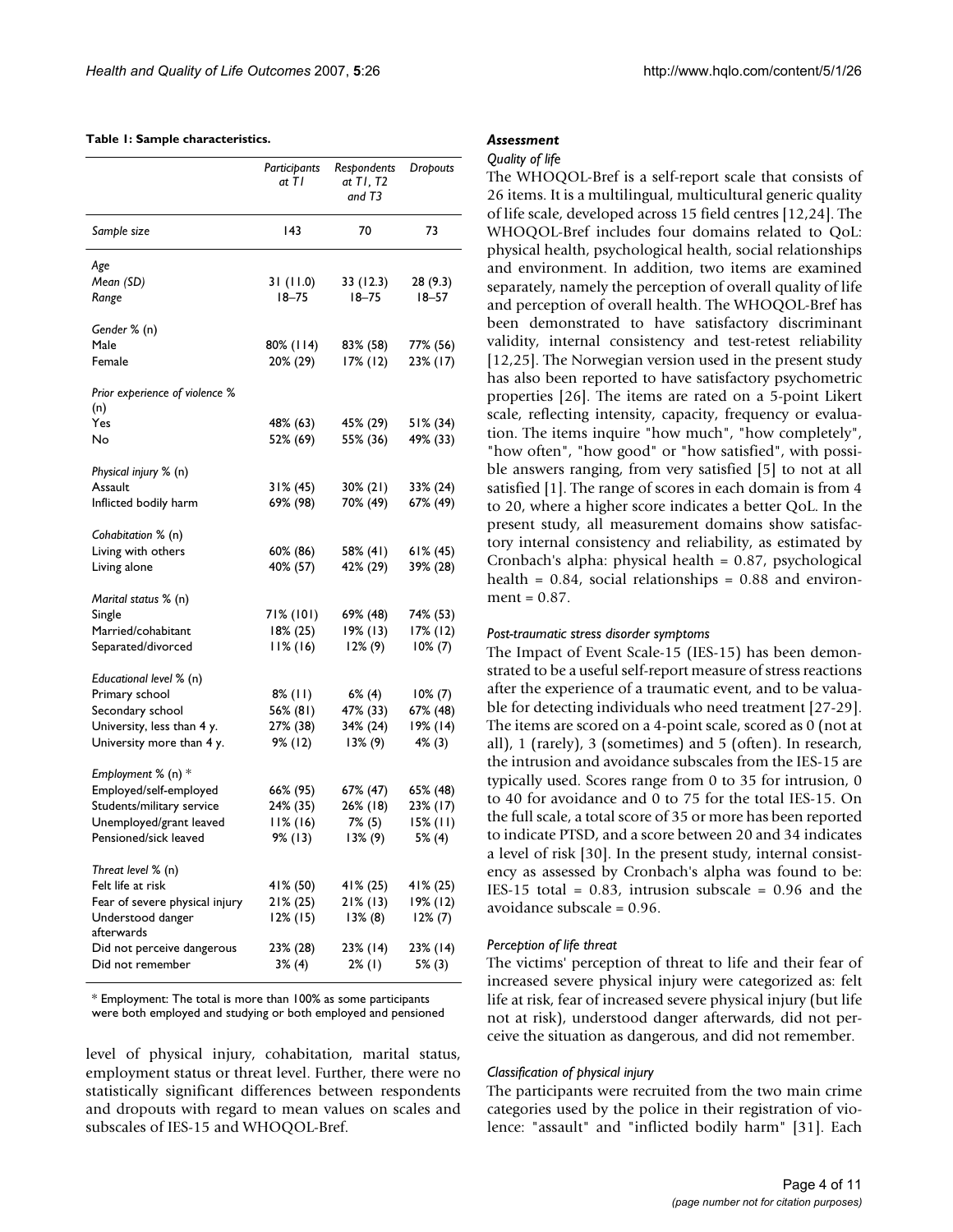case was classified at T1 in cooperation with the police, based upon a judgement made using a combination of the level of physical injury and severity of intention of the perpetrator to cause harm, where physical injury is the most important criterion. The assault category comprises injuries ranging from a black eye to those that are quite serious, and in addition often includes serious threats of more severe physical injury. The victims of inflicted bodily harm comprise people with more serious physical injuries ranging from near fatal injuries to different kinds of fractures, or other comprehensive bodily injuries.

#### *Previous experience of being a victim*

Previous experience of being a victim were categorised as yes or no.

#### *Demographics*

Demographic information such as age, gender, educational level, cohabitation, marital status and employment status were recorded.

#### *Statistical analysis*

Data were analysed by frequency tabulations, cross tabulations, independent sample t-tests, Pearson's *r* and analysis of variance. Results of the analyses were summarized by fitting Structural Equation Modelling (SEM) to data of persons who participated at all three assessments. The construction of the aims and analysis including variables such as prior violence, threat level, and physical injury in figure 2 is based on earlier findings, for instance prior SEM-analyses examining predictors of PTSD in a cross sectional perspective at T1 [2] and a longitudinal perspective including all the 3 measurement [32]. The arrows in the SEM-model represent the hypothesized linkages between the dimensions already analysed and the pathways presented in Wilson and Cleary conceptual model [15]. Cohabitation is believed to influence health and perception of QoL [33,34]. All analyses were performed using SPSS v.14 and AMOS v.6.

#### **Results**

#### *Sample characteristics*

Table 1 shows that the sample participating at all three assessments comprised 83% male and 17% female victims with an average age at 33 years (*SD* = 12.3, range 18– 75). Thirty percent of the participants were categorized as "assault" and 70% as "inflicted bodily harm" according to physical injury. Forty-one percent felt that their life was at risk during the assault and 21% felt that they were in danger and could obtain severe injuries, but did not feel that their life was at risk. For further information about sample characteristics see table 1.

#### *Scale scores and the level of QoL by probability of PTSD*

Descriptive information on the scales and subscales for respondents at T1, T2 and T3 is shown in Table 2.





#### **Figure 2**

**Prior Violence** 

Structural equations model fitted to the data. IES T1, IES T2 and IES T3 = Impact of Event Scale-15 at T1, T2 and T3, WHOQOL T1, WHOQOL T2 and WHOQOL T3 = WHO-QOL-Bref at T1, T2 and T3, Prior violence = Previous experience of being a victim of violence, Threat level = The victims' perception of threat, Physical injury = severity of physical injury categorized as "assault" or "inflicted bodily harm", cohabitation  $=$  living alone or living with others

The respondents were classified as probable PTSD cases, risk level PTSD cases and no PTSD cases, according to scores on the IES-15. Table 3 shows scores on the WHO-QOL-Bref (overall QoL, overall health and the four subdomains) by probability of full or partial PTSD at T1, T2 and T3.

Generally, WHOQOL-Bref values associated with probable PTSD were lower than values associated with no cases, for instance, at T1: mean level of physical health was 12.03 for those diagnosed as probable PTSD, while the corresponding value was 17.45 for those classified as no cases. One-way ANOVAs showed statistically significant main effects of the probability of PTSD for all WHOQOL-Bref subscales at all three assessments. With the exception of overall health at T2, where  $p < 0.05$ , all other p values were < 0.001.

For each category of PTSD (probable cases, risk level cases and no cases), the mean levels of the WHOQOL-Bref subscales (the four domains and the two single items) were stable across time of assessment: for instance, the mean scores for the domain "psychological health" at T1 was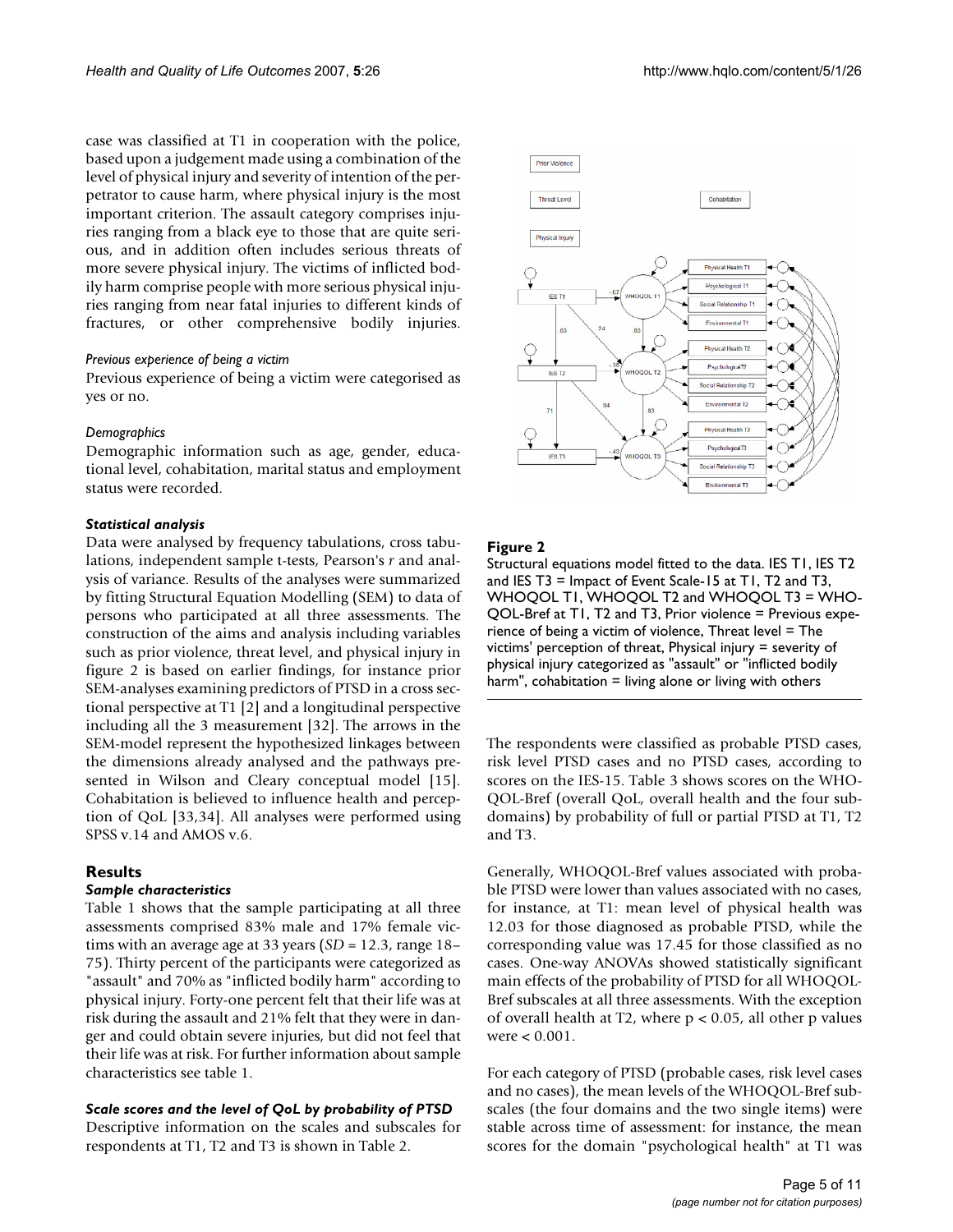|             |                      | ΤI   |              | T <sub>2</sub> |           | T3   |                  |
|-------------|----------------------|------|--------------|----------------|-----------|------|------------------|
| Scale       | <b>Subscales</b>     | Mean | SD           | Mean           | <b>SD</b> | Mean | SD               |
| $IES-15$    | Total                | 26.0 | 18.4         | 23.1           | 17.1      | 22.1 | 19.5             |
|             | <b>Intrusion</b>     | 13.6 | 10.1         | 11.3           | 9.2       | 10.4 | 9.5              |
|             | Avoidance            | 12.3 | 10.5         | 9.4            | 11.8      | 12.0 | 11.8             |
| WHOQOL-Bref | Physical health      | 14.9 | 3.6          | 15.4           | 3.2       | 15.1 | 3.4              |
|             | Psychological        | 13.9 | 3.1          | 14.4           | 3.0       | 4.1  | 3.4              |
|             | Social relationships | 14.7 | 3.2          | 14.3           | 3.4       | 14.8 | 3.8              |
|             | Environmental        | 14.5 | 2.7          | 14.9           | 2.7       | 14.7 | 3.0              |
|             | Overall QOL          | 3.6  | 1.0          | 3.7            | 0.8       | 3.6  | $\overline{1.0}$ |
|             | Overall Health       | 3.4  | $\mathsf{L}$ | 3.4            | 1.0       | 3.5  | 1.0              |

**Table 2: Descriptive information on scales and subscales for those who participated at all three assessments (n = 70).**

11.89, while the corresponding means at T2 and T3 were 12.14 and 11.54, respectively.

#### *QoL predicted by prior experience of violence, level of physical injury, perceived life threat and presence of PTSD symptoms*

Table 4 shows bivariate correlations among IES-15 and WHOQOL-Bref scales and subscales at T1, T2 and T3. All correlations (ranging from 0.29 to 0.87) were statistically significant ( $p < .01$ ).

Table 5 shows bivariate correlations among IES-15, WHO-QOL-Bref total scores and sample characteristics at T1, T2 and T3. IES at T1 ( $p < 0.05$ ) and QoL at T1, T2 and T3 were significantly correlated with age ( $p < 0.05$ ).

The SEM analysis shown in Figure 2 summarizes the statistically significant relations among all relevant variables, including variables such as prior violence, threat level, physical injury, cohabitation, IES-15 and WHOQOL-Bref (QoL). While the main purpose of the SEM analysis is to summarize the relations among variables in the study, the model is obviously also based on a theoretical understanding of the relation between PTSD symptoms and quality of life [15] and prior research [10,18-21,35-37]. The four domains of physical health, psychological, social relationships and environment were modelled as indicators of a common component. Regression coefficients (b), standard errors (S.E.), critical ratios (C.R.), standardized regression values (beta), and p-values are presented in table 6. *R*-square was 0.69 for IES-15 at T2, 0.51 for IES-15 at T3, 0.45 for WHOQOL-T1, 0.82 for WHOQOL-T2 and 0.75 for WHOQOL-T3. The model with 138 degrees of freedom fitted the data reasonably well (RMSEA = 0.065), chi-square/df = 1.3. Arrows between variables indicate statistically significant effects. Two-way arrows show correlations between error terms for variables measured repeatedly at T1, T2 and T3.

Scores on IES-15 predicted QoL at all three assessments. IES scores at T1 predicted QoL at both T1 (p < 0.001) and at T2 ( $p = 0.05$ ). Similarly, IES scores at T2 predicted QoL at T2 ( $p < 0.001$ ) and T3 ( $p < 0.01$ ). QoL at T1 was found to be a predictor of QoL at T2, and QoL at T2 predicted

| Time                   |                         | ΤI                |              |                         | T <sub>2</sub>    |              |                         | T3                |             |
|------------------------|-------------------------|-------------------|--------------|-------------------------|-------------------|--------------|-------------------------|-------------------|-------------|
| Probability of PTSD    | Probable<br><b>PTSD</b> | <b>Risk level</b> | No cases     | Probable<br><b>PTSD</b> | <b>Risk level</b> | No cases     | Probable<br><b>PTSD</b> | <b>Risk level</b> | No cases    |
|                        | Mean (SD)               | Mean (SD)         | Mean (SD)    | Mean (SD)               | Mean (SD)         | Mean (SD)    | Mean (SD)               | Mean (SD)         | Mean (SD)   |
| Overall OoL            | 2.94(0.94)              | 3.52(0.99)        | 4.14(0.69)   | 3.14(0.85)              | 3.80(0.62)        | 4.03(0.78)   | 2.86(0.89)              | 3.50(0.85)        | 4.10(0.73)  |
| Overall Health         | 2.94(1.26)              | 3.00(1.00)        | 4.03(0.73)   | 2.95(1.07)              | 3.25(1.11)        | 3.72(0.75)   | 2.61(0.92)              | 3.60(1.07)        | 3.87(0.78)  |
| <b>Physical health</b> | 12.03(3.77)             | 13.79 (2.86)      | 17.45(1.81)  | 12.91(3.27)             | 14.77(2.63)       | 17.64(1.67)  | 12.23(3.41)             | 14.86 (2.56)      | 16.84(2.18) |
| Psychological          | 11.89(2.90)             | 12.69 (2.28)      | 16.14(2.41)  | 12.14(2.45)             | 14.40(2.66)       | 16.14(2.47)  | 11.54(3.11)             | 13.20 (2.86)      | 15.89(2.63) |
| Social                 | 12.89(3.03)             | 14.03 (2.75)      | 16.32(2.89)  | 12.06(3.17)             | 14.66(3.32)       | 15.63 (2.85) | 12.60(3.92)             | 14.26(3.97)       | 16.07(3.20) |
| Environmental          | 12.72 (2.97)            | 13.58 (1.77)      | 16.41 (1.77) | 13.17(2.37)             | 14.21(2.77)       | 16.61 (1.64) | 12.67(3.11)             | 14.25(2.73)       | 16.05(2.36) |
| Number of respondents  | 18(26%)                 | 23 (33%)          | 29 (41%)     | 21 (30%)                | 19 (29%)          | 29 (41%)     | 22 (31%)                | 10(14%)           | 38 (54%)    |

Probable PTSD is "diagnosed" if IES-15 scores are > = 35, risk level if scores are > = 20 and < 35 and no PTSD if scores < 20.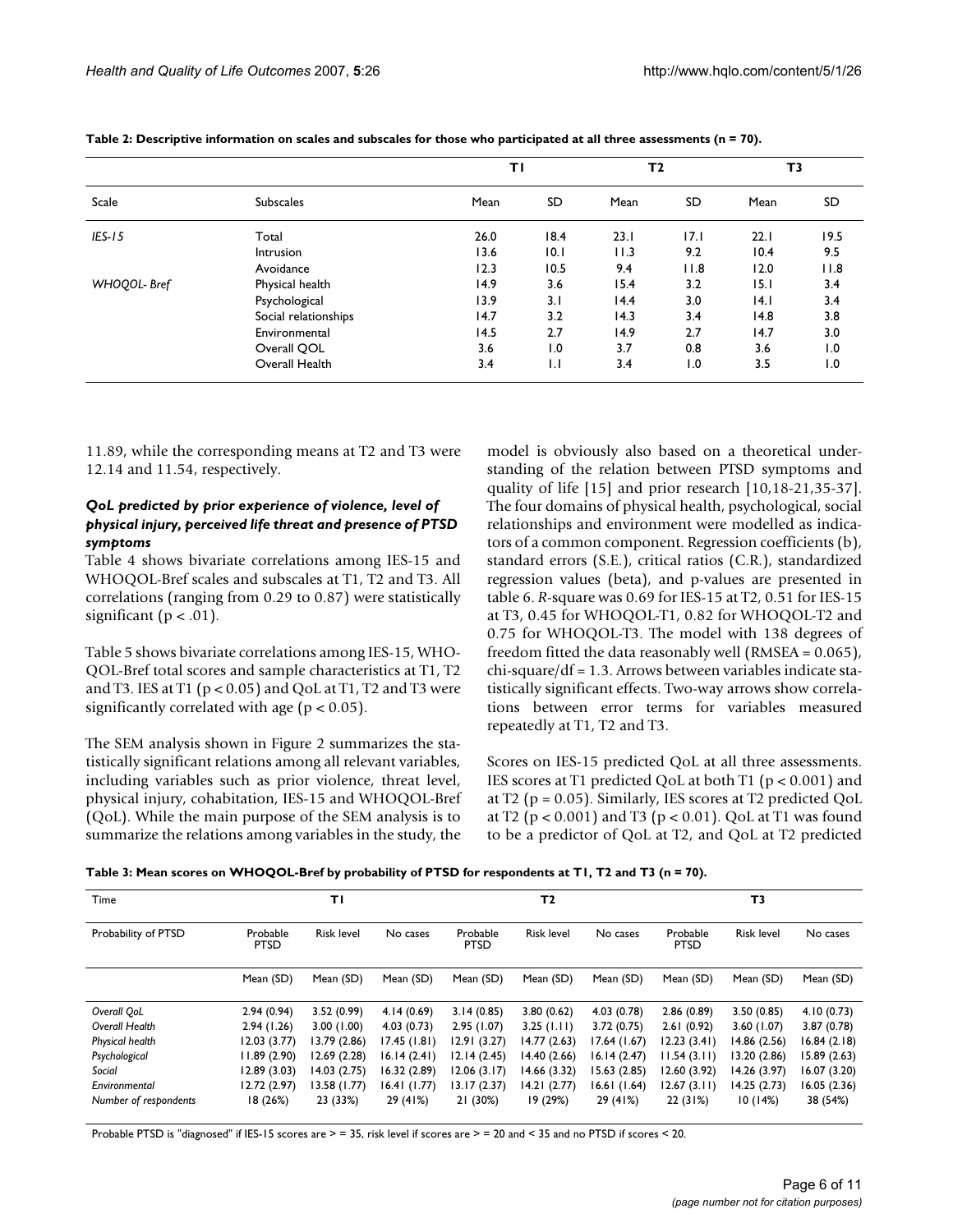|                |                        |                |       |        | TΙ    |        |        |        |                |        | T <sub>2</sub> |       |        |       |        |       |        | T <sub>3</sub> |       |         |                |
|----------------|------------------------|----------------|-------|--------|-------|--------|--------|--------|----------------|--------|----------------|-------|--------|-------|--------|-------|--------|----------------|-------|---------|----------------|
|                |                        | $\overline{2}$ | 3     | 4      | 5     | 6      | 7      |        | $\overline{2}$ | 3      | 4              | 5     | 6      | 7     |        | 2     | 3      | 4              | 5     | 6       | $\overline{7}$ |
| ΤI             | 1 IES-15               | $-66$          | $-57$ | $-.45$ | $-53$ | $-.54$ | $-.43$ | .83    | $-61$          | $-.54$ | $-44$          | $-51$ | $-.42$ | $-37$ | .65    | $-38$ | $-43$  | $-32$          | $-36$ | $-0.39$ | $-36$          |
|                | 2 Physical health      |                | .72   | .63    | .7 I  | .74    | .68    | $-.62$ | .77            | .69    | .59            | .60   | .50    | .62   | $-.45$ | .59   | .58    | .56            | .56   | .57     | .43            |
|                | 3 Psychological        |                |       | .72    | .74   | .76    | .59    | $-56$  | .64            | .81    | .70            | .68   | .60    | .54   | $-.40$ | .50   | .68    | .65            | .59   | .54     | .43            |
|                | 4 Social relationships |                |       |        | .63   | .66    | .52    | $-41$  | .57            | .69    | .76            | .58   | .43    | .47   | $-29$  | .45   | .63    | .72            | .55   | .54     | .34            |
|                | 5 Environmental        |                |       |        |       | .70    | .62    | $-.52$ | .61            | .61    | .66            | .81   | .49    | .51   | $-32$  | .53   | .58    | .61            | .71   | .53     | .44            |
|                | 6 Overall OoL          |                |       |        |       |        | .66    | $-.47$ | .61            | .64    | .73            | .65   | .69    | .59   | $-37$  | .51   | .59    | .56            | .56   | .54     | .49            |
|                | 7 Overall health       |                |       |        |       |        |        | $-36$  | .70            | .60    | .61            | .63   | .53    | .81   | $-35$  | .55   | .53    | .52            | .60   | .61     | 65             |
| T <sub>2</sub> | 1 IES-15               |                |       |        |       |        |        |        | $-.67$         | $-.59$ | $-49$          | $-57$ | $-.48$ | $-33$ | .71    | $-51$ | $-53$  | $-.34$         | $-44$ | $-.44$  | $-32$          |
|                | 2 Physical health      |                |       |        |       |        |        |        |                | .78    | .72            | .72   | .66    | .65   | $-.54$ | .74   | .71    | .64            | .62   | .67     | .61            |
|                | 3 Psychological        |                |       |        |       |        |        |        |                |        | .70            | .69   | .65    | .54   | $-.45$ | .57   | .73    | .66            | .57   | .65     | .61            |
|                | 4 Social relationships |                |       |        |       |        |        |        |                |        |                | .73   | .72    | .53   | $-39$  | .58   | .70    | .74            | .57   | .65     | .49            |
|                | 5 Environmental        |                |       |        |       |        |        |        |                |        |                |       | .65    | .48   | $-.40$ | .62   | .66    | .61            | .76   | .68     | .48            |
|                | 6 Overall QoL          |                |       |        |       |        |        |        |                |        |                |       |        | .56   | $-52$  | .62   | .66    | .53            | .47   | .67     | .56            |
|                | 7 Overall health       |                |       |        |       |        |        |        |                |        |                |       |        |       | $-36$  | .50   | .46    | .39            | .45   | .53     | .69            |
| T3             | 1 IES-15               |                |       |        |       |        |        |        |                |        |                |       |        |       |        | $-61$ | $-.60$ | $-41$          | $-46$ | $-.60$  | $-53$          |
|                | 2 Physical health      |                |       |        |       |        |        |        |                |        |                |       |        |       |        |       | .87    | .67            | .76   | .79     | .75            |
|                | 3 Psychological        |                |       |        |       |        |        |        |                |        |                |       |        |       |        |       |        | .79            | .78   | .83     | .66            |
|                | 4 Social relationships |                |       |        |       |        |        |        |                |        |                |       |        |       |        |       |        |                | .68   | .76     | .52            |
|                | 5 Environmental        |                |       |        |       |        |        |        |                |        |                |       |        |       |        |       |        |                |       | .72     | .56            |
|                | 6 Overall OoL          |                |       |        |       |        |        |        |                |        |                |       |        |       |        |       |        |                |       |         | .63            |
|                |                        |                |       |        |       |        |        |        |                |        |                |       |        |       |        |       |        |                |       |         |                |

**Table 4: Pearson's correlation among measures of PTSD (IES-15) and QoL (WHOQOL-Bref) by all three times of assessment (n = 70).**

Correlations (r) > 0.40 are significant at 0.001 level, 0.40 > r > 0.29 are significant at 0.01 level and r < 0.29 are significant at 0.05 level.

QoL at T3 (all p < 0.001). The effects of IES-T1 on QoL-T2, and IES-T2 on QoL-T3, were expected to be negative, but turned out to be positive.

Missing arrows between variables in the path diagram indicate that these effects were not statistically significant and they were constrained to zero in the final model. Experiences of earlier violence, perceived threat, severity of injury or cohabitation (living alone or living together with others), were not significant predictors of QoL.

To further explore the relationships among IES and QoL, a modified SE model were fitted to data. The alternative

| Table 5: Pearson's correlation among sample characteristics and |
|-----------------------------------------------------------------|
| measures of PTSD (IES-15, totalscore), QoL (WHOQOL-Bref-        |
| totalscore) by all three times of Assessment ( $n = 70$ ).      |

|                    | Age      | Prior<br>violence | Physical<br>injury |         | Threat level Cohabitation |
|--------------------|----------|-------------------|--------------------|---------|---------------------------|
| IES-TI             | $0.26*$  | 0.11              | 0.03               | 0.14    | $-0.03$                   |
| IFS-T2             | 0.16     | 0.04              | $-0.07$            | 0.09    | $-0.06$                   |
| IES-T3             | 0.33     | 0.08              | $-0.08$            | 0.03    | $-0.22$                   |
| OoL-TI             | $-0.26*$ | $-0.41$           | $-0.07$            | $-0.25$ | $-0.02$                   |
| OoL-T <sub>2</sub> | $-0.27*$ | $-0.03$           | $-0.02$            | $-0.24$ | 0.12                      |
| OoL-T3             | $-0.30*$ | $-0.06$           | $-0.04$            | $-0.24$ | 0.10                      |

 $*_{p}$  < 0.05

model was a more complete "cross-lagged" model, estimating the direct effects of both IES on QoL and of QoL on IES. Table 7 shows standardized regression coefficients (beta), p-values and RMSEA for the two different SEMs.

The model fits of the two models were identical (RMSEA = 0.065). In the alternative model, the effects of IES on QoL were unchanged from the first model, and the direct

**Table 6: Regression coefficients (b), standard errors (S.E.), critical ratios (C.R.), p-values (p) and standardized regression coefficients (beta) from SE model fitted to data (see figure 2).**

| b                                                                                                            | S.E.                                                                          | C.R.                                                                                  | P                                                                                           | beta                                                                                                           |
|--------------------------------------------------------------------------------------------------------------|-------------------------------------------------------------------------------|---------------------------------------------------------------------------------------|---------------------------------------------------------------------------------------------|----------------------------------------------------------------------------------------------------------------|
| $-1.758$<br>0.770<br>0.815<br>$-0.971$<br>0.569<br>$-2.047$<br>0.739<br>$-0.994$<br>0.906<br>0.878<br>-1.662 | 0.275<br>0.062<br>0.096<br>0.282<br>0.295<br>0.092<br>0.225<br>0.303<br>0.111 | -6.389<br>12.488<br>8.464<br>$-3.446$<br>1.928<br>8.057<br>$-4.426$<br>2.991<br>7.937 | < 0.001<br>< 0.001<br>< 0.001<br>< 0.001<br>0.054<br>< 0.001<br>< 0.001<br>0.003<br>< 0.001 | $-0.673$<br>0.833<br>0.714<br>$-0.384$<br>0.243<br>$-0.877$<br>0.827<br>$-0.427$<br>0.341<br>0.835<br>$-0.626$ |
|                                                                                                              |                                                                               |                                                                                       |                                                                                             |                                                                                                                |
|                                                                                                              |                                                                               |                                                                                       |                                                                                             |                                                                                                                |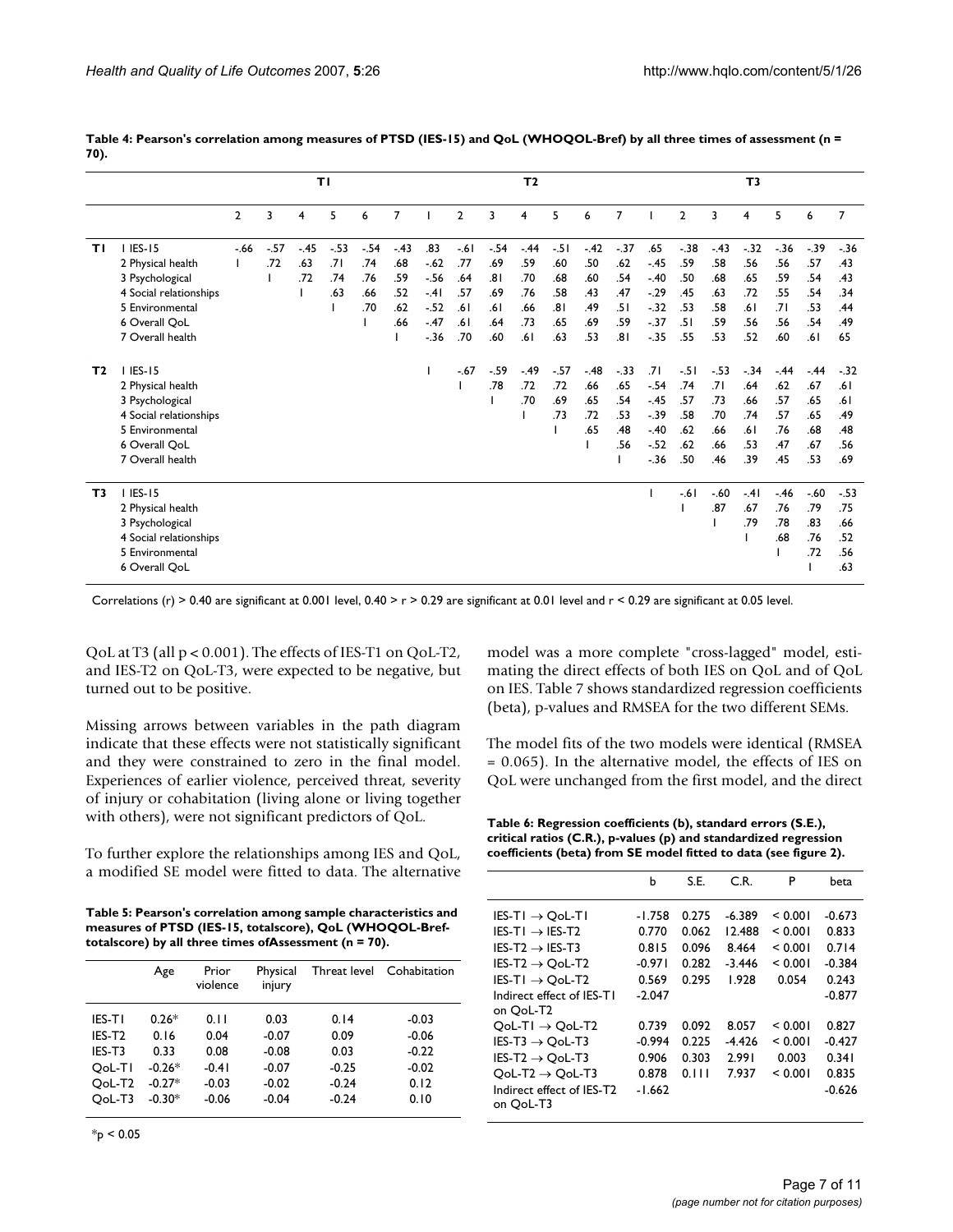**Table 7: Standardized regression coefficients (beta), p-values and rmsea for two SEModels**

|                             |      | SEmodel 1 | SEmodel 2 |       |  |  |
|-----------------------------|------|-----------|-----------|-------|--|--|
|                             | beta | р         | beta      | p     |  |  |
| $IES-TI \rightarrow QoL-T2$ | 0.24 | 0.054     | 0.23      | 0.051 |  |  |
| IES-T2 $\rightarrow$ OoL-T3 | 0.34 | 0.003     | 0.33      | 0.003 |  |  |
| $QoL-TI \rightarrow IES-T2$ | 0    |           | $-0.16$   | 0.102 |  |  |
| $QoL-T2 \rightarrow IES-T3$ | 0    |           | $-0.07$   | 0.586 |  |  |
| <b>RMSEA</b>                |      | 0.065     | 0.065     |       |  |  |

effects of QoL on IES were weak and failed to reach statistical significance. The first model is a convenient way of summarising the correlation pattern among the observed variables and the in-direct effects of IES on QoL is in line with out theoretical understanding of the relationship between IES and QoL.

#### **Discussion**

#### *The level of QoL by probability of PTSD*

Our results showed lower mean values of the four domains (physical health, psychological health, social relationships, environment) and the two items (overall QoL and overall health) of the WHOQOL-Bref, in those suffering from probable PTSD compared to those diagnosed as no cases at all times of assessment.

The negative impact of PTSD on QoL is evident in our results, and in accordance with earlier findings based on a wider range of QoL measurements in both veteran and civilian populations [10,18-21,35-37]. Respondents in the present study categorized as probable cases or risk cases also had lower QoL in all four domains and the two single items, than participants in a study of the Norwegian general population [26]. Our results also showed that respondents categorized as no cases had a similar or even better QoL than participants in this Norwegian study [26]. Result of the present study are in accordance with other research findings, for instance Warshaw et al (1993) found worse QoL functioning among patients diagnosed with PTSD than among patients without the experience of potentially traumatic events [37]. Schnurr et al (2006) in their study of veterans found that PTSD symptoms were associated with reduced health related QoL [18]. They found consistent results across psychosocial and physical domains, but with stronger effect in the psychosocial domain. Our results also are similar to findings of Rapaport et al (2005) which showed that 59% of PTSD patients and 63% of the patients with major depression had severe QoL impairment [10].

One study that examined the presence of PTSD and QoL as outcome measures in a small sample of clients in a community mental health setting, using the WHOQOL-Bref, reported a significant reduction of QoL in all domains [23]. Another study, which intended to validate the Swedish Quality of Life Inventory (QOLI), used the questionnaire in a group of crime victims who suffered from PTSD. They reported significantly lower QoL in the PTSD group than in a matched non-clinical group, with large differences in the life areas of self-regard, love relationships, creativity, learning, standard of living, work, health, philosophy of life, recreation, community and friendship [38]. All these studies included the present study, and the pathway pointed out in the model of Wilson and Cleary [15] suggest that, independent of the QoL questionnaire used for measurements, there is an association between PTSD and reduced QoL.

Our results are in accordance of most psychiatric studies investigating the relationship between subjective QoL and psychopathology in terms of psychiatric symptoms [39]. The areas of depression and anxiety have especially been pointed out regarding this relationship [39]. In that point of view our results are expected, PTSD is categorised as anxiety disorder with high comorbidity with anxiety and depression.

Assessment of QoL after exposure to non-domestic violence will give an evaluation of the persons' subjective perception of quality of his or hers own life [10,11], and would be valuable in determining information beyond the symptoms of PTSD, such as the impact of treatment [10,40] and in order to evaluate medical disability.

#### *The predictive value of PTSD symptoms for QoL*

The present study showed that PTSD symptoms may predict reduced QoL at all times of measurement. Figure 2, which summarizes the results, identifies PTSD symptoms as defined by high IES-15 scores, as a predictor of reduced QoL at all three assessment times. PTSD symptoms were found to be a predictor of lowered QoL, both when measured concurrently and when measured at all prior assessments. Our study showed high correlations, high explained variance and statistically significant results, which all support the conclusion of probable PTSD as an important predictor of poor QoL.

Similar conclusions are also relevant to draw based on the results of the alternative SEM analysis fitted as a more "complete" "cross-lagged" model. Our findings of the effects of PTSD-symptoms on QoL to be unchanged from the first model and no statistical significant of the effects of QoL on PTSD-symptoms indicates that the correct pathway arrow is from to PTSD-symtoms to QoL. Our results indicate that PTSD symptoms are important and powerful factors that negatively influence the person's experience of QoL, in accordance with several other stud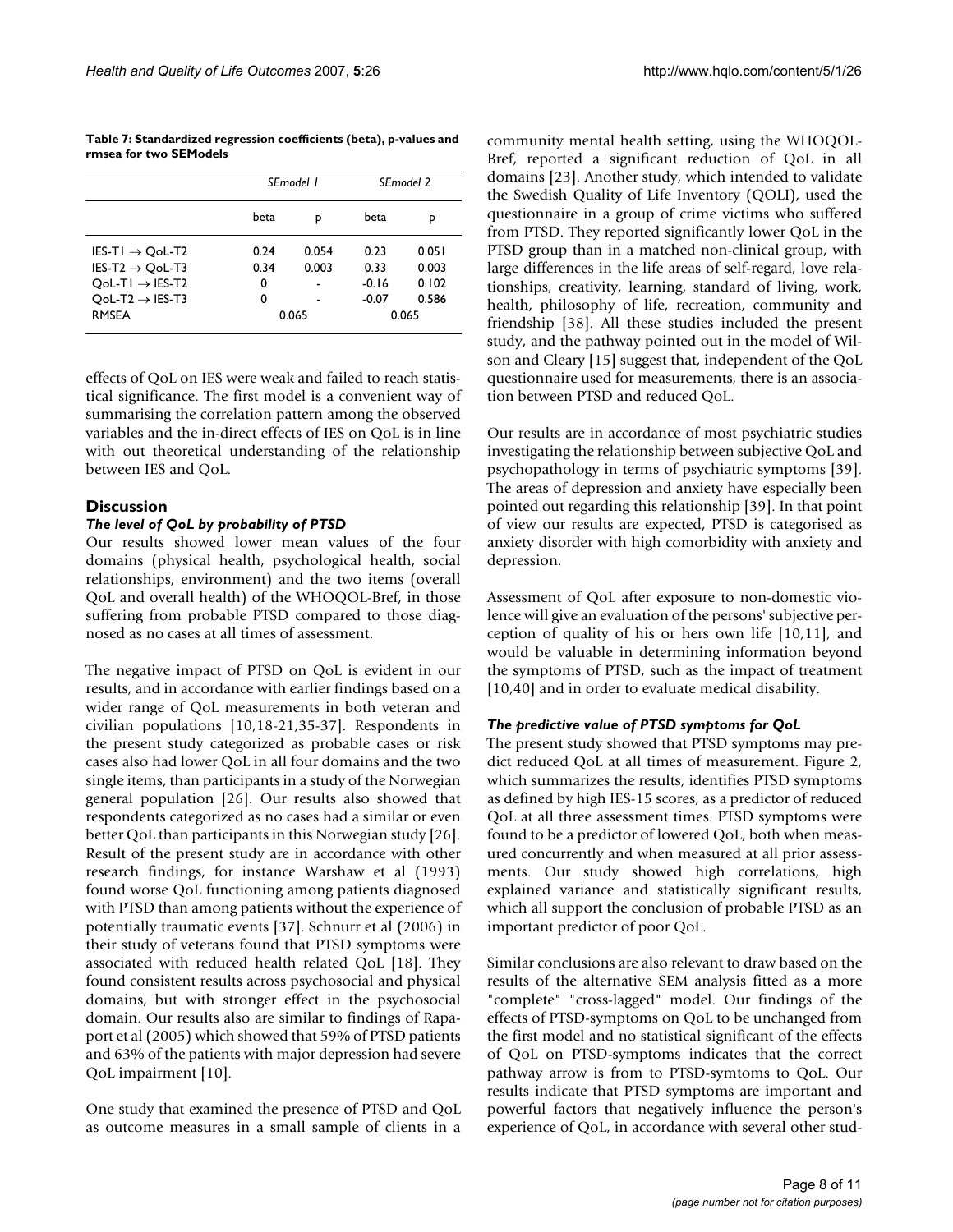ies showing PTSD with negative influence on QoL [10,18- 21,35-37].

In previous a paper presenting results from a cross-sectional analysis of acute psychological reactions of 138 non-domestic victims of violence [3], we found perceived threat to be a predictor of peritraumatic dissociation, and peritraumatic dissociation to be a predictor of PTSD at T1. Our results showed that perceived life threat or fear of severe physical injury during the event was a direct predictor of PD, but not a predictor of PTSD. A longitudinal analysis likewise identifies perceived threat as an underlying predictor of PD, and PD as a predictor of PTSD after being exposed to violence presented in another paper [32].

Preliminary evidence suggests that PTSD and panic disorder may have a stronger influence on perceived QoL than other anxiety disorders [11]. A longitudinal study investigating the relationship between PTSD and health related QoL in injured trauma victims over a period of 12 months found PTSD to be a predictor of reduced QoL [35]. Injury was intentional for 15% of their sample. Another longitudinal study examining the influence of PTSD on QoL at 6- , 12- and 18 months of follow-up after exposure to major trauma (several trauma types) also reported high impact of PTSD on QoL [36].

In the SEM-analyses the direct effects of IES-T1 on QoL-T2 and IES-T2 on QoL-T3 showed up as positive numbers. This was not an expected result because of the inverse direction of the scales. The overall effects of IES-T1 on QoL-T2 as well as of IES-T2 on QoL-T3 measured by the bivariate correlation coefficients showed as expected up as negative numbers (se table 4). This inverse result is difficult to explain, but some hypotheses may be suggested. One possible explanation may be the "Time Principle of Re-appraisal", finding that dissatisfaction caused by a significant negative event decreases over time from [41]. Another alternative may be "the Principle of What Might Have Been of Re-evaluation", understood as comparing negative events in own life with fictitious occurrence what might have been worse, with the result of decreased dissatisfaction of a life domain. To fully understand this seemingly contradictory effect, further research will be necessary.

Experiences of earlier violence, perceived threat or injury severity were not found as predictors of QoL in the present study. Research shows that living in a partnership is an important determinant of psychological and social wellbeing in depressed individuals [33], and that poor family support may influence more dysfunctional coping styles [42]. While cohabitation (living alone or living together with others) was expected to be a predictor of QoL, the results showed no significant connection in our study.

#### *QoL-studies in the psychiatric field*

The constructs of PTSD, psychological, physical health and QoL are probably closely related but believed to be distinct, such as the construct of depression related to these other concepts [43]. Research has shown that subjective QoL is particularly poor in depressed populations [40,44]. Doubts have been raised that subjective QoL measures may be contaminated by psychopathological symptoms, especially considering depression symptoms.

For instance, such comments were made in a study that evaluated depressive symptoms and QoL outcomes using the WHOQOL-Bref [44]. Because of high correlations in our study between values obtained from the WHOQOL-Bref (the four domains) and those from the IES-15, it may be reasonable to assume that assessing QoL in individuals with PTSD symptoms may be tautological measures. However, comparing the questionnaires IES-15 and WHOQOL-Bref showed that only one single item, sleep quality, focused on a similar area. Therefore, the high correlation may not be due to a measurement overlap. To further address this issue, we evaluated the relationship between the overall QoL item and IES-15 scores. These results also showed both high correlations and explained variance, and supported the conclusion of probable PTSD as a powerful predictor of poor QoL.

Priebe et al (1999) points out that basically psychopathology and QoL are independent constructs, but high association between their relationships deserves further research and attention [39]. They have in mind that longitudinal research with repetitious assessment design will throw more light on causality and reciprocal interaction over time than most of studies with cross-sectional designs. Another aspect of importance is that the individual evaluation of his/her own life through self reported QoL is quite different from measurement of symptoms through IES-15. The two questionnaires represent independent aspects of people's experience and functions. Indicating areas such as social relationships, environment and the two single items, the WHOQOL questionnaire goes beyond the traditional measures of symptom levels [40].

#### *Limitations of the study*

The primary limitation of the present study was the small sample size of longitudinal respondents; only 49% completed all assessments over the 12 months. This is an unfortunate but common finding in longitudinal studies of injured and assaulted victims'. Other studies show high levels of dropouts with rates between 40% and 53% of the participants dropping out between the first and last assessment [35,45-50]. Attrition introduces questions about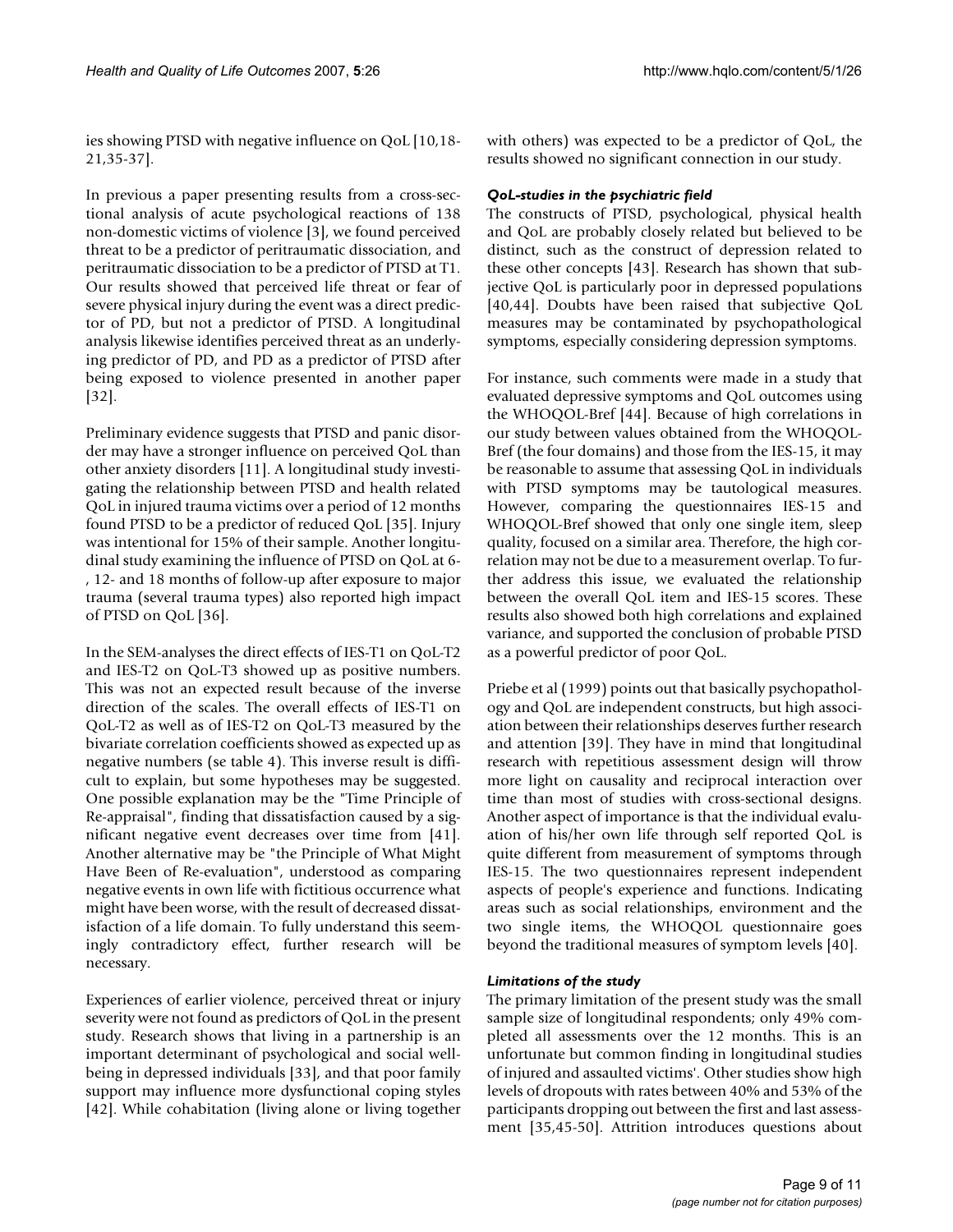who is dropping out, whether the most or least symptomatic participants are not responding to all tree assessments. Such a bias would be a potentially serious methodological problem. However, in the present sample, respondents were comparable to dropouts in most ways except they tended to be older with somewhat higher education (table 1). The gender distribution was typical of people reporting violent crime (other than domestic assault) in Norway, but the age distribution was somewhat skewed with higher average age.(31], most likely explained by our participant's minimum age of 18 years. Further, there were no statistically significant differences between respondents and dropouts with regard to mean values on scales and subscales of IES-15 and WHOQOL-Bref. Future trauma research should consider whether the healthiest members of the sample usually respond to follow-ups in longitudinal studies [51].

Another limitation of the current study is that only 17% (12) of the longitudinal sample were females. The presence of female victims at T1 was 28 (20%). Our sample including few female victims are in accordance with another study focusing on the same kind of violence [47]. Additional research is needed to determine the degree to which our results would generalize to female victims of non-domestic violent assault.

The interview data in our study did not include clinical diagnostic interview such as the Clinician Administrated Posttraumatic Stress Scale (CAPS). Using only self-report questionnaires, to diagnose probable PTSD is another limitation. Nevertheless, in an attempt to reduce the latter point, we used two scales to assess PTSD symptoms, the Post-Traumatic Symptom Scale-10 (PTSS-10) and IES-15 which both have mainly used cut of scores to examine the severity of PTSD symptoms [3]. Specifically, presenting the cross-sectional analysis of 138 of the participants at T1 we found a similar occurrence of probable acute PTSD cases by using PTSS-10 and IES-15 [3]. We found a similar occurrence of probable PTSD cases by IES-15 and PTSS-10, but some differences concerning risk level cases. Same similarity was found in longitudinal analyses referred to in another paper [32]. IES-15 is examined in a study among crime victims by Wolfarth et al (2003), and found to be highly accurate in identifying PTSD cases, whether using DSM-IV or ICD-10 criteria. The questionnaire is screening for PTSD cases with high sensitivity (ranging between 0.93 and 1.00) and specificity (ranging between 0.78 and 0.84) [29].

#### **Conclusion**

According to the present study, individuals diagnosed with full or partial symptoms of PTSD have a poor QoL compared with not diagnosed or normal populations. These QoL results demonstrate chronic, highly negative influences on the individual's perceived reality of their own situation. Early identification of probable PTSD and impact on QoL are very important because those who remain ill one year after the event rarely recover completely [7]. The present findings have clear practical implications. Firstly, clinical implications must be to prioritize interventions preventing development of PTSD, and secondly to follow up those with PTSD. In addition, in order to evaluate medical disability for financial compensation of victims of non-domestic violence, an assessment of QoL may be very useful.

PTSD has high impact on QoL in non-domestic victims of violence, as measured by the WHOQOL-Bref in all domains. The presence of PTSD in both the acute and later stages is a predictor of poor QoL. Such knowledge might provide guidance about how to effectively implement preventive and early intervention strategies in this group of victims. The individual's perception of his/her own life, in addition to the symptoms and the illness may increase both the patient's and the therapist's priority and effort as regards treatment. The diagnosis and symptoms may not be the most central concern of the patient, and use of QoL assessment puts the individual at the centre of inquiry. A more comprehensive approach by focusing on perceived QoL as well as symptom reduction as therapeutic strategies on PTSD patients, should consider advancing treatment outcome.

#### **Competing interests**

The author(s) declare that they have no competing interests.

#### **Authors' contributions**

VAJ conceived and designed the study, collected the data, performed statistical analysis and drafted the manuscript. AKW, LW and BRH participated in the design and revised the manuscript critically. DEE conducted the statistical analyses and revised the manuscript critically. All authors read and approved the final manuscript.

#### **Acknowledgements**

We thank the local police and the local outpatient workers in Bergen and Oslo for assisting the recruitment of victims of violence. The authors acknowledge psychiatrist Páll Eiriksson for his support and in particular for his evaluation of the victims for their possible need for intensive care. Most of all, we thank the participants.

#### **References**

- 1. WHO: **World report on violence and health.** Edited by: Krug EG DLLMJAZABLR. Geneva , World Health Organization; 2002.
- 2. Kilpatrick DG, Acierno R: **[Mental health needs of crime victims:](http://www.ncbi.nlm.nih.gov/entrez/query.fcgi?cmd=Retrieve&db=PubMed&dopt=Abstract&list_uids=12699200) [epidemiology and outcomes.](http://www.ncbi.nlm.nih.gov/entrez/query.fcgi?cmd=Retrieve&db=PubMed&dopt=Abstract&list_uids=12699200)** *J Trauma Stress* 2003, **16(2):**119-132.
- 3. Johansen VA, Wahl AK, Eilertsen DE, Hanestad BR, Weisaeth L: **[Acute](http://www.ncbi.nlm.nih.gov/entrez/query.fcgi?cmd=Retrieve&db=PubMed&dopt=Abstract&list_uids=17162453) psychological reactions in assault victims of non-domestic vio-[lence: Peritraumatic dissociation, post-traumatic stress disor](http://www.ncbi.nlm.nih.gov/entrez/query.fcgi?cmd=Retrieve&db=PubMed&dopt=Abstract&list_uids=17162453)[der, anxiety and depression.](http://www.ncbi.nlm.nih.gov/entrez/query.fcgi?cmd=Retrieve&db=PubMed&dopt=Abstract&list_uids=17162453)** *Nord J Psychiatry* 2006, **60(6):**452-462.
- 4. van der Kolk B: **The psychobiology and psychopharmacology of PTSD.** *Hum Psychopharmacol Clin Exp* 2001, **16:**49-64.